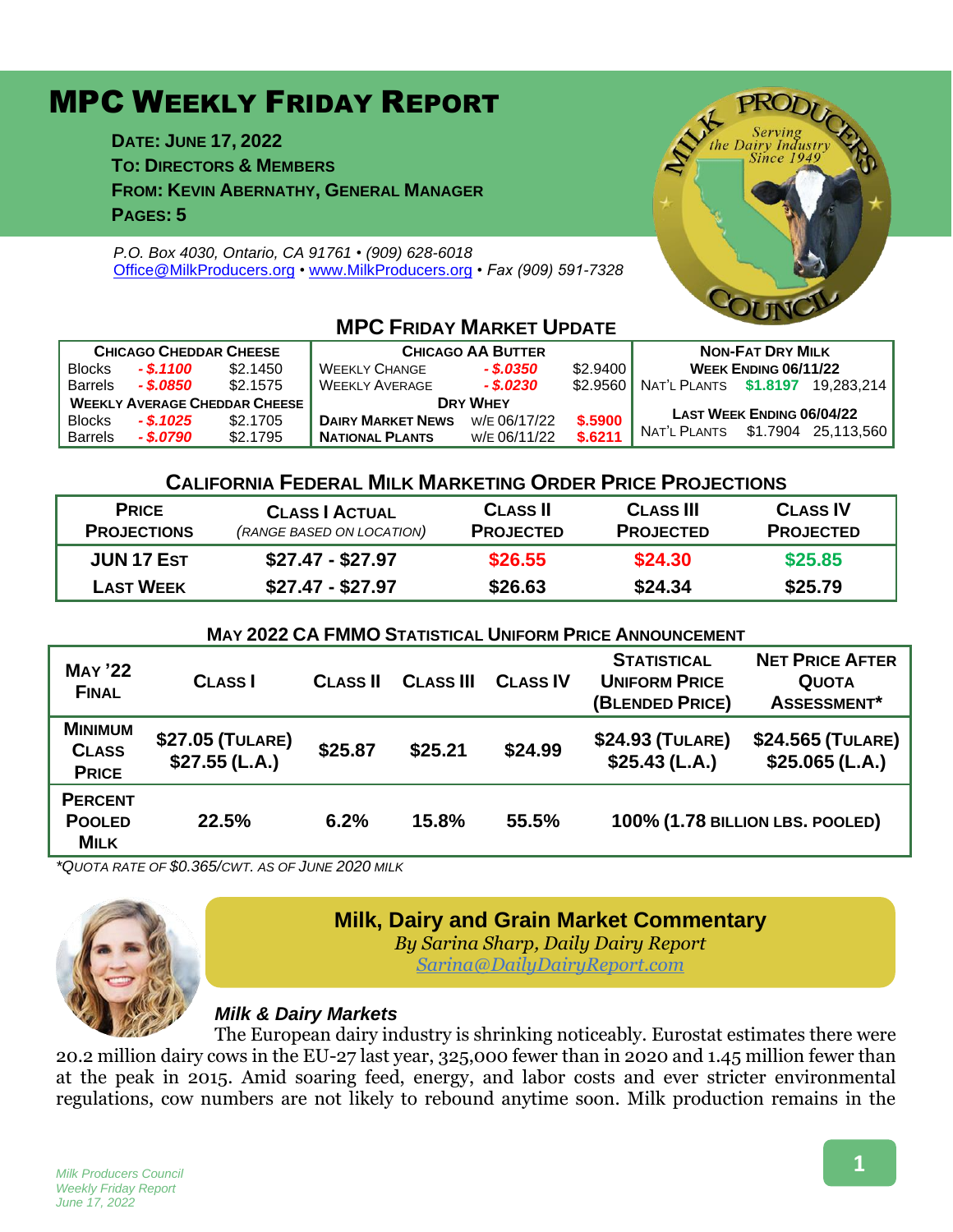

doldrums. In April, milk collections in the EU-27 and the United Kingdom were 1.5% lower than in April 2021. That's the steepest year-over-year deficit since 2016, when the government paid producers to reduce output. Milk production fell short of year-ago levels for all the major dairy nations except one: Polish milk collections grew 1.1%, its smallest increase so far in 2022.

Lower milk output has translated into

tighter dairy product supplies. And European dairy processors don't expect that to change. USDA's *Dairy Market News* reports, "Manufacturers are hesitant to let extra loads of dairy ingredients go for

fear of needing them later in the year to fulfill contract obligations." There is a much smaller surplus available for international buyers. European skim milk powder exports fell 23.3% from year-ago volumes in April. Cheese exports fell 8.9%.

European dairy producers have plenty of company on the road to lower milk output. April collections also fell short of year-ago levels in Australia, New Zealand, and the United States, more than offsetting modest gains in Argentina. That added up to a 1.6% decline in milk production among the



world's five largest dairy exporters, the eighth straight monthly deficit. Such sustained setbacks are extremely rare. It's easy to see why milk and dairy product prices have flown so high.

But perhaps the dairy markets have soared a little too far. Concerns about demand have been



simmering near the surface for several months. This week, rising interest rates and a plummeting stock market brought the anxiety up to a full boil. Retail demand for cheese, for example, is "flat to weaker" according to *Dairy Market News*. The trade also expects that a combination of shrinkflation – charging the same price for a smaller package – and substitution will reduce consumption at the margins. At today's prices, restaurants might feature dairy less prominently on the menu, and food processers could swap superior dairy ingredients for cheaper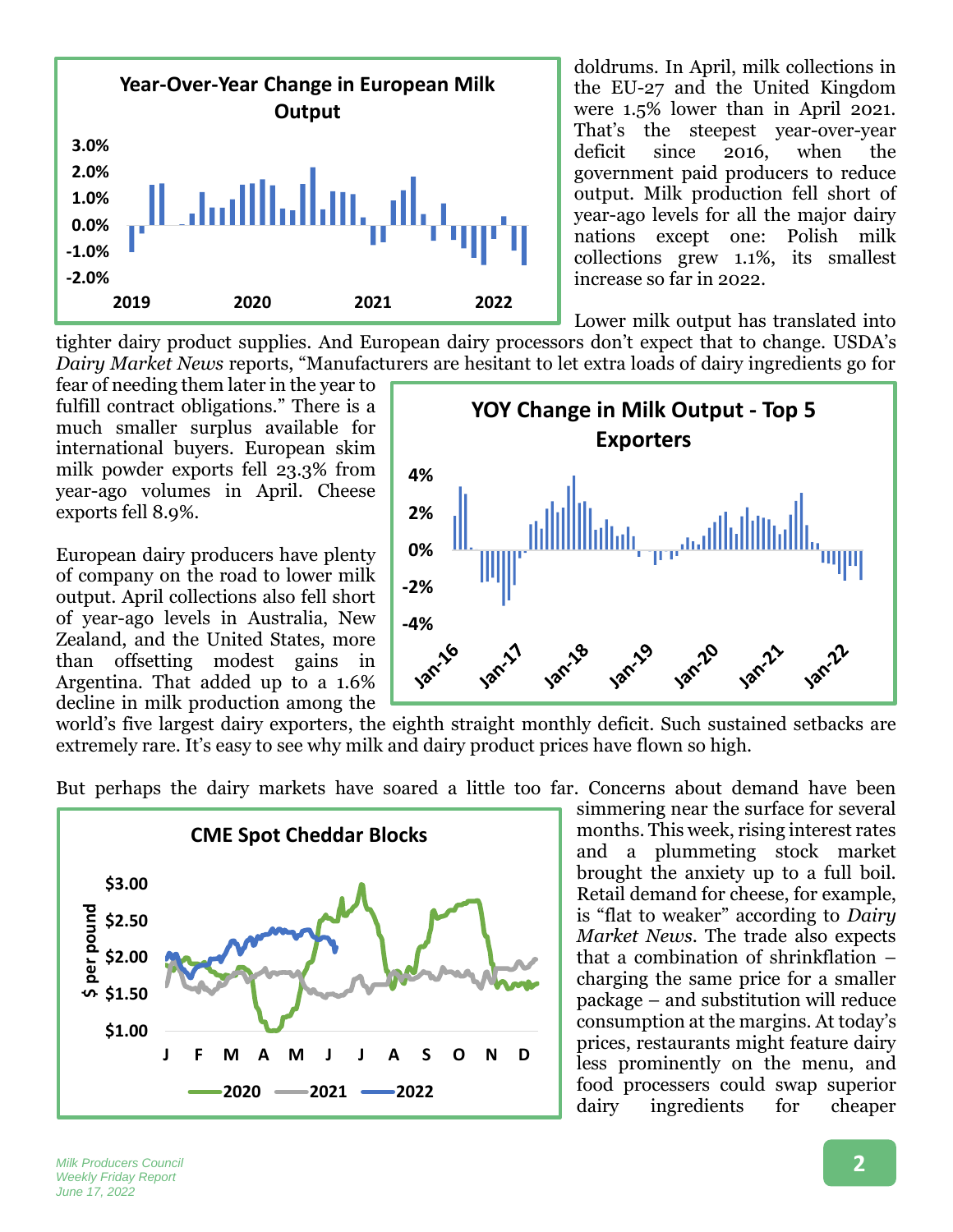alternatives. So far, robust exports have more than offset any stumbles in domestic demand, particularly for cheese. But the trade fears that global economic hardship could weigh on exports too, despite tight supplies in Europe and Oceania.

All dairy markets finished in the red this week. CME spot Cheddar blocks plunged to \$2.08 per pound on Thursday, their lowest price since March. But they battled back and closed today at \$2.145, still down  $11¢$ for the week. Barrels fared slightly better and closed at \$2.1575, down



8.5¢. CME spot whey powder dipped briefly below the 50¢ mark, but a Friday comeback pushed it to 50.75 $\epsilon$ , still 3.5 $\epsilon$  in the red. CME spot nonfat dry milk fell 5.5 $\epsilon$  to \$1.80. Butter slipped 3.5 $\epsilon$  to \$2.94.



The milk markets followed the products lower. Class III futures settled between 52ȼ and \$1.06 lower than last Friday. Most contracts are now in the \$23s, with July Class III at \$23.56 per cwt. Class IV futures posted losses of a similar magnitude. The July contract now stands at \$25.50. Although sentiment has soured somewhat, supplies are not likely to overwhelm the market anytime soon. With milk production still in decline, it's unlikely that dairy prices will drop like a rock. This week they resembled a balloon that, after several days of bumping

against the ceiling, is slowly dropping as the helium dissipates.

#### *Grain Markets*

The crop is in the ground and planters are parked in the shed once again. The market breathed a sigh of relief early in the week, and crop prices sagged. On Monday, USDA rated 72% of corn and 70% of soybeans in good or excellent condition, highlighting the strong start. But sweltering temperatures and spotty showers have taken a toll. The forecast calls for more hot weather next week and less rain than farmers would like. There's enough moisture in the soil to protect the crop from lasting damage as long as the dry spell doesn't drag on. But for now, less than perfect weather is enough to propel prices up once again. July corn settled today at \$7.845 per bushel, up more than a dime from last week. At \$7.31, December corn finished 10.5¢ higher than last Friday.

A collapse in the crude oil market weighed on vegetable oil prices. Soybean oil dropped and soybeans followed. The July contract closed at \$17.02, down 43.5¢. But soybean meal continued to climb. July soybean meal jumped \$9 to \$438.10 per ton.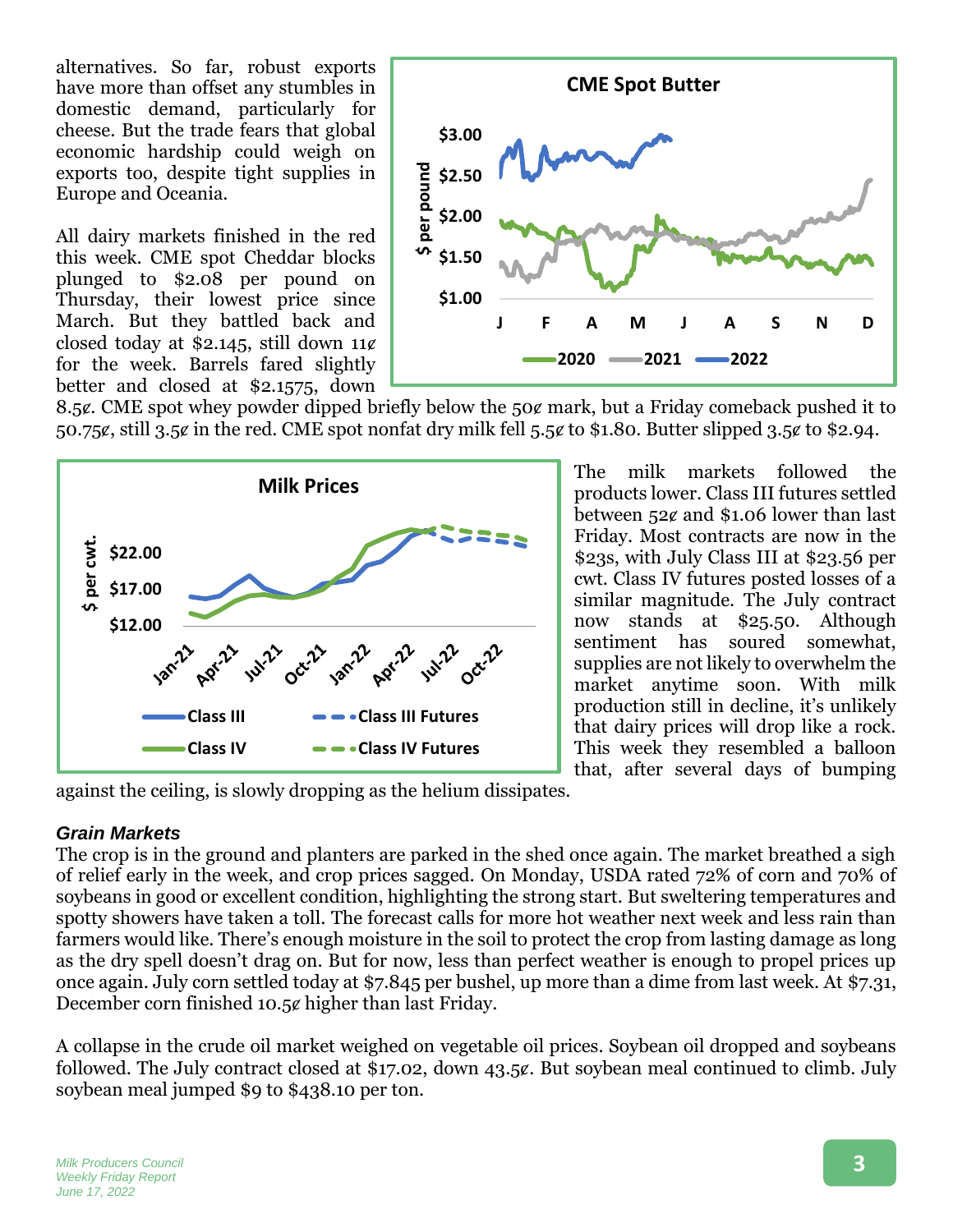## **How Dairy Farmers Are Reducing Methane And Greenhouse Gas Emissions** *Courtesy of [USDairy.com](https://www.usdairy.com/news-articles/farmers-reducing-methane-gas-from-cows)*

It's quite possible that the BMW speeding by you on California's Interstate 5 is [running on cow](https://www.press.bmwgroup.com/usa/article/detail/T0356632EN_US/bmw-of-north-america-and-california-bioenergy-expand-partnership-utilizing-innovative-dairy-technology-to-provide-clean-energy-for-ev-charging-in-california)  [power.](https://www.press.bmwgroup.com/usa/article/detail/T0356632EN_US/bmw-of-north-america-and-california-bioenergy-expand-partnership-utilizing-innovative-dairy-technology-to-provide-clean-energy-for-ev-charging-in-california) Same for that [heavy duty truck](https://www.volvotrucks.us/news-and-stories/press-releases/2022/january/affinity-truck-center-becomes-first-volvo-trucks-certified-ev-dealer-in-californias-central-valley/) over in the slow lane.

The Port of Los Angeles? Also keeping the cargo moving thanks to moo-inspired hydrogen.

The dairy industry has long made its mark fueling humans with nutrient-dense [milk](https://www.usdairy.com/dairy-nutrition/products/milk) and other dairy foods. Many of the nation's nearly 29,000 dairy farm families have also evolved their dairies in a decades-long commitment to planetary health, and they, along with scientists and technology experts, continue to unlock a cow's potential to combat global warming.

Across the United States and the rest of the world, there is a renewed emphasis on reducing methane, a greenhouse gas that contributes to our current climate crisis. Nick Gardner, senior vice president of sustainability and multilateral affairs for the [U.S. Dairy Export Council,](https://www.usdec.org/) said while much of the global focus over the years had been on carbon dioxide, cutting methane emissions gained significant attention last November following the announcement of the [Global Methane Pledge](https://www.globalmethanepledge.org/) at the United Nations global climate summit, commonly referred to as COP26.

The U.S. and European Union have been joined in the pledge by more than 100 countries that together are responsible for nearly 50% of global human-caused methane emissions. These countries have committed to collectively reduce methane emissions by at least 30% below 2020 levels by 2030, seeking to reduce global warming by 0.2 degrees Celsius by 2050.

Although fossil fuels and waste disposal comprise major sources of methane emissions, agriculture, and specifically livestock operations such as dairy, are in the crosshairs of this global methane-reduction effort. But technologies and resources have created possibilities that are causing people to see dairies not as an environmental threat but as an [environmental solution.](https://www.usdairy.com/news-articles/dairy-farmers-advance-environmental-practices-get-results)

One of those is the production of renewable natural gas (RNG), which is of growing interest to American consumers, including many who want every fill-up to come with a story of sustainability. Producing milk comes with the potential to produce [methane-rich](https://www.usdairy.com/news-articles/dairy-renewable-energy-environmental-sustainability)  [biogas,](https://www.usdairy.com/news-articles/dairy-renewable-energy-environmental-sustainability) which occurs when cow manure decomposes. Recovering the methane creates a source of renewable energy for electricity,



heating or clean, carbon-negative transportation fuel.

## **What Is Methane? How Do Cows Emit Methane?**

Methane is emitted at dairy farms one of two ways. Enteric methane comes directly from the mouths of dairy animals. It is produced in the cow's rumen through the digestion process. Think of it as a hearty burp after a good meal. *Continue reading [here.](usdairy.com/news-articles/farmers-reducing-methane-gas-from-cows)*